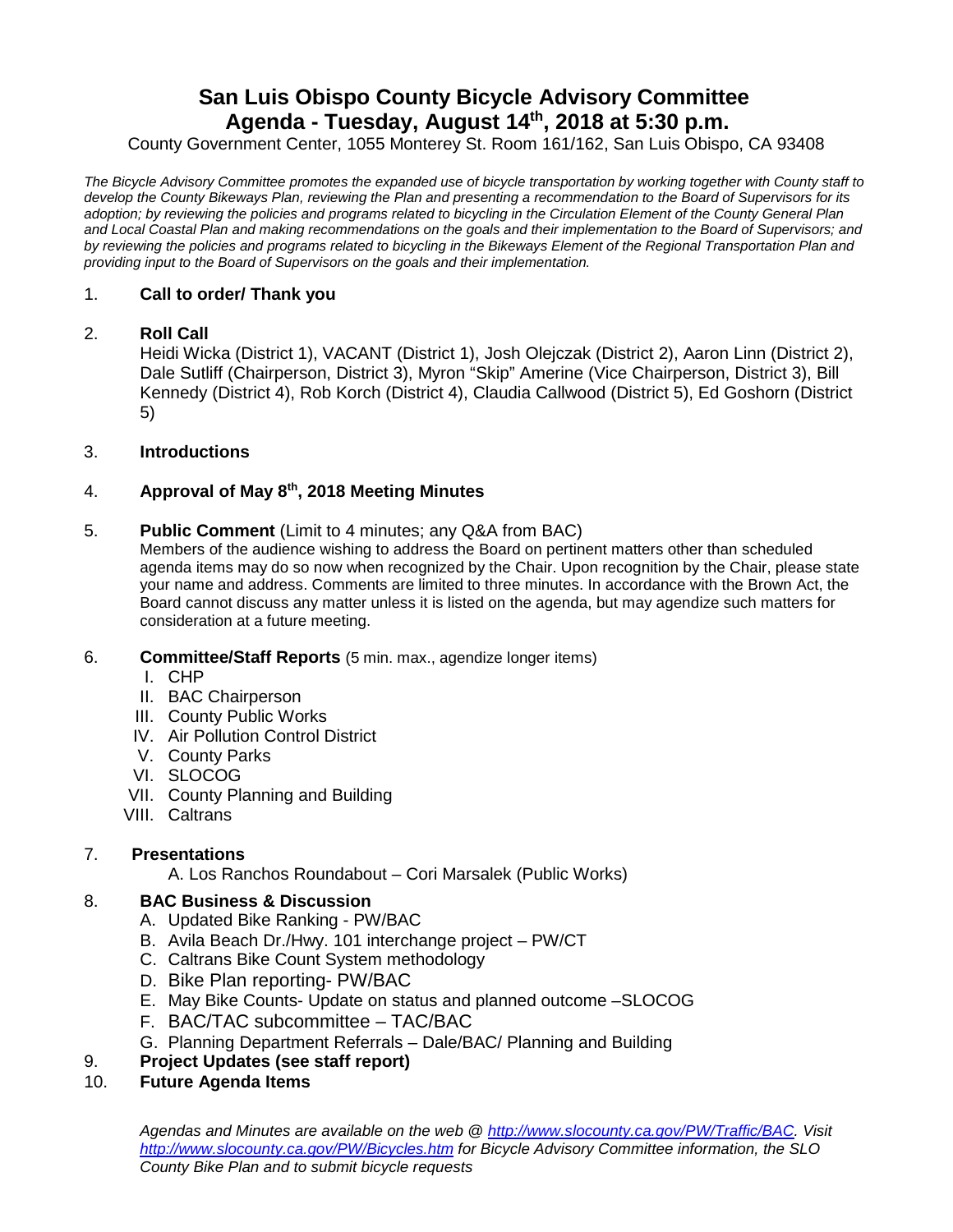A. **Avila Beach Dr./HWY 101 interchange project update – PW/CT**

# B. **Schedule future quarterly meetings for BAC – PW/BAC**

Agenda items to be submitted to chair and secretary at least two (2) weeks before scheduled meeting. Agenda Item requests to include desired recommendation and discussion as well as any other items to be included in the staff report.

# 11. **Adjourn - Next meeting – November 13th , 2018**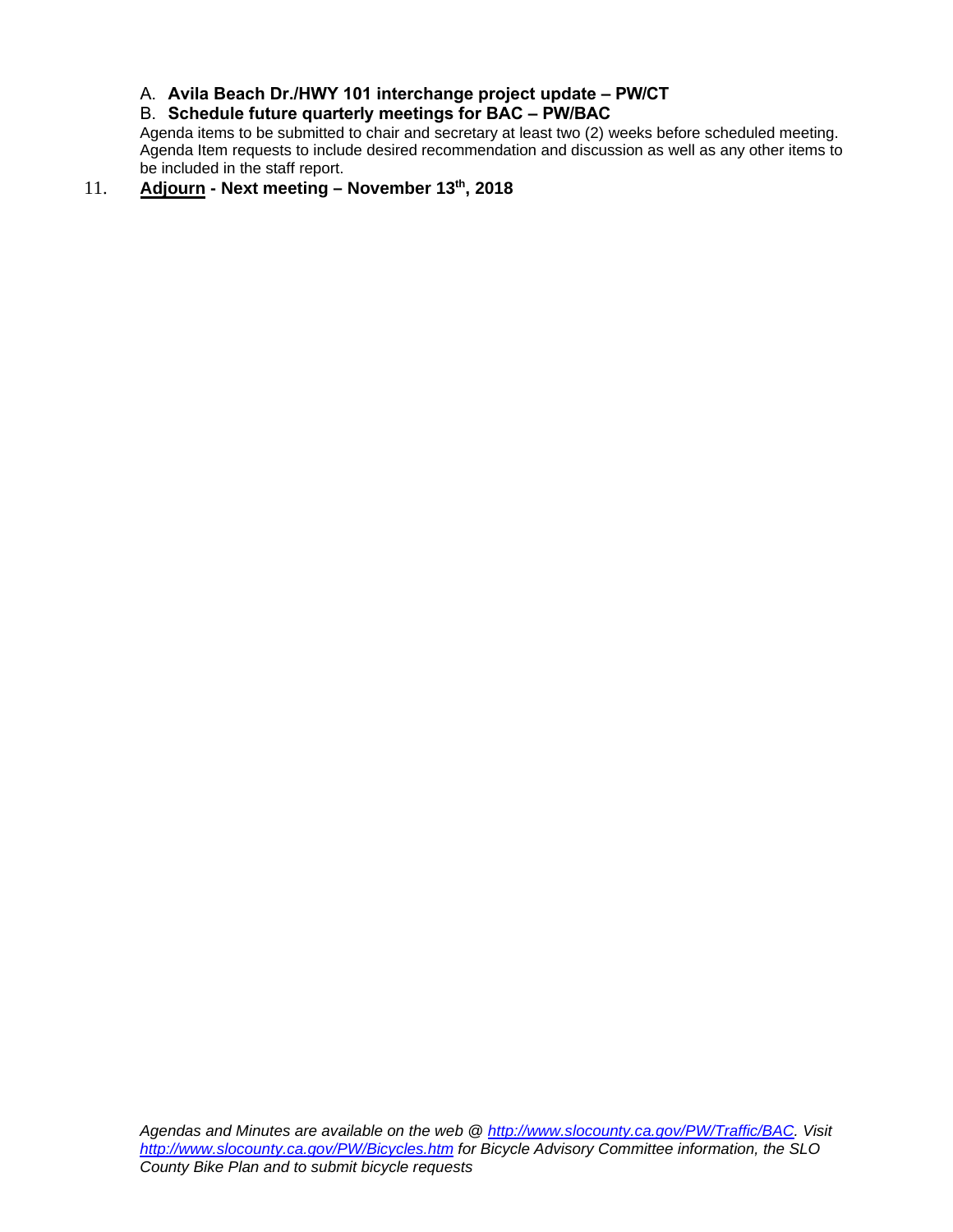# **STAFF REPORT San Luis Obispo County Bicycle Advisory Committee Tuesday, August 14th, 2018 at 5:30 p.m.**

# **7. Presentations**

Los Ranchos Roundabout – Cori Marsalek (Public Works)

# **8. BAC Business & Discussion**

# A. Updated Bike Ranking:

Discussion: The County Bikeway Plan adopted a 500-point ranking system for both proposed Class I and Class II bikeways. The County Bikeways Advisory Committee periodically reviews the ranking and updates if desired. Members have expressed a desire to review the current rankings. Public Works staff has reviewed the existing ranking methodology and determined that it could benefit from additional points for safety. From the previous meeting it has been agreed upon to move forward with the updated ranking system.

*Staff Recommendation: Adopt the attached and proposed ranking methodology. (Below is BAC adopted methodology and updated bike priorities table.)*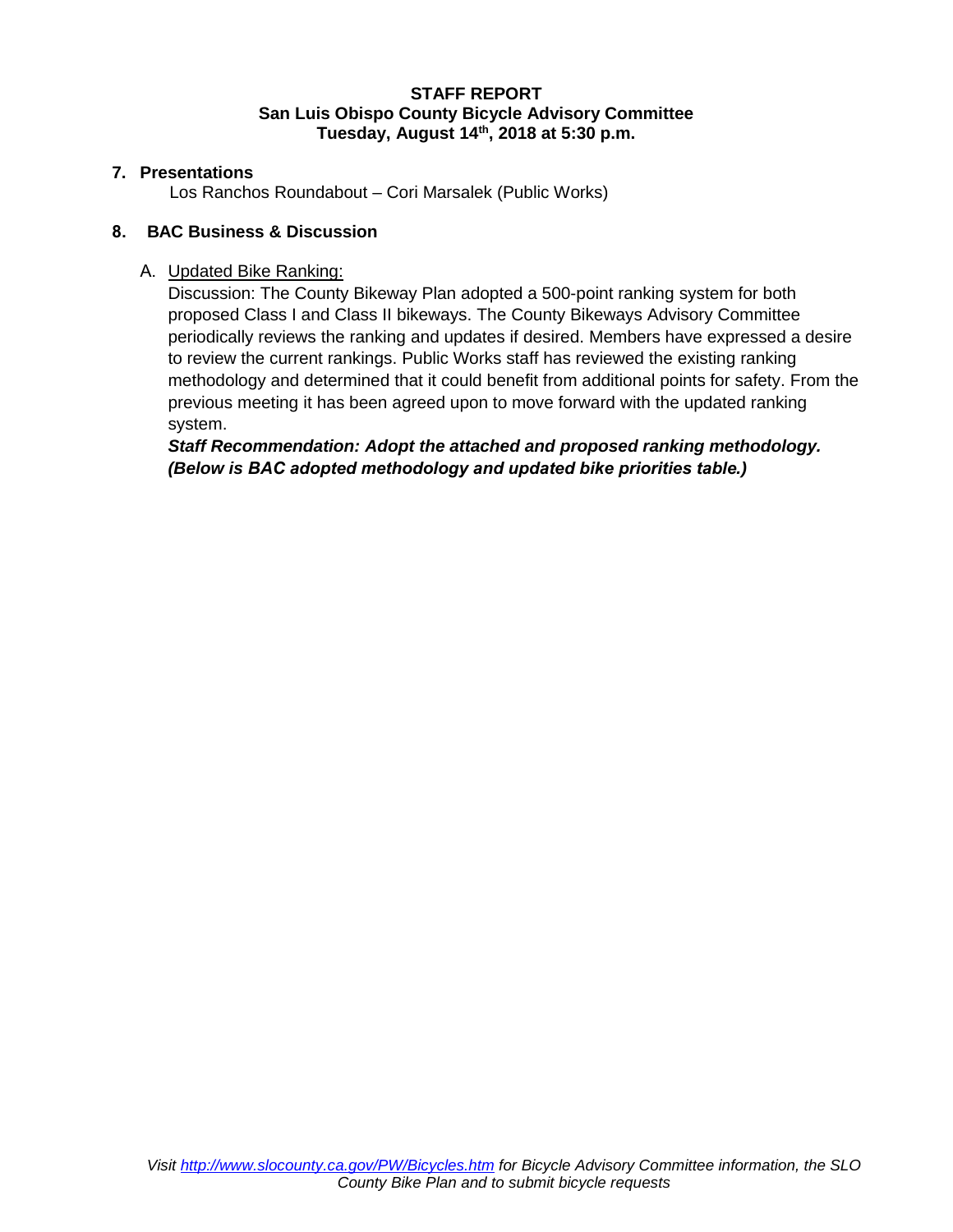# Adopted by BAC 11/2017

# 2018 County Bike Plan/BAC Ranking Methodology

|                                                  |                                                                          |                                                                                                                                                                                                                                                                                    |                | <b>Points</b>                 |  |  |
|--------------------------------------------------|--------------------------------------------------------------------------|------------------------------------------------------------------------------------------------------------------------------------------------------------------------------------------------------------------------------------------------------------------------------------|----------------|-------------------------------|--|--|
| <b>Criteria</b>                                  | <b>Definition</b>                                                        | <b>Criteria</b>                                                                                                                                                                                                                                                                    | <b>Class I</b> | <b>Class II</b><br>(11/14/17) |  |  |
|                                                  |                                                                          |                                                                                                                                                                                                                                                                                    |                |                               |  |  |
| Significant<br>Regional<br><b>Corridor (SRC)</b> | Connects incorporated and/or<br>unincorporated communities               | Yes                                                                                                                                                                                                                                                                                | 100            | 30                            |  |  |
|                                                  | Closes gap in Class I network                                            | Yes                                                                                                                                                                                                                                                                                | 50             | $\blacksquare$                |  |  |
| <b>Closes Gap</b>                                | Closes gap in Class I network w/no<br>parallel existing Class II         | Yes                                                                                                                                                                                                                                                                                | 100            | 40                            |  |  |
|                                                  | Closes gap in existing Class I/II<br>network                             | Yes                                                                                                                                                                                                                                                                                |                | 30                            |  |  |
|                                                  | Regional route for college/university                                    | Yes                                                                                                                                                                                                                                                                                | 50             | $\blacksquare$                |  |  |
| <b>School Route</b>                              | Close proximity to community school<br>(SRTS)                            | Yes                                                                                                                                                                                                                                                                                | 100            | 30                            |  |  |
|                                                  | Neighborhood street connecting to<br>commuter route                      | Yes                                                                                                                                                                                                                                                                                | 25             | 10                            |  |  |
|                                                  | Commuter route in urban area                                             |                                                                                                                                                                                                                                                                                    |                | 20                            |  |  |
| <b>Commute Route</b>                             | Optional regional route with barriers<br>(distance, terrain)             | Yes                                                                                                                                                                                                                                                                                | 75             | 30                            |  |  |
|                                                  | SRC with relatively flat terrain and<br>work destinations                | Yes                                                                                                                                                                                                                                                                                | 100            | 40                            |  |  |
| <b>Recreation Route</b>                          | Route with non-work destination/s<br>(increments of 25 based on terrain) | Yes                                                                                                                                                                                                                                                                                | $0 - 100$      | 20                            |  |  |
|                                                  |                                                                          | $1 - 5$                                                                                                                                                                                                                                                                            |                | 10                            |  |  |
| <b>Bike Volume</b>                               | Highest 2-directional bike volume from                                   | $6 - 10$                                                                                                                                                                                                                                                                           |                | 20                            |  |  |
|                                                  | 2-hour AM peak, PM peak, or Summer<br>3-hour mid-day count               | <b>BIKEWAY NEED</b><br>Yes<br>50<br>$11 - 15$<br>$\overline{\phantom{a}}$<br>16-20<br><b>BIKEWAY SAFETY</b><br>< 2'<br>$\blacksquare$<br>$2 - 4'$<br>$5 - 10$<br>$>10$<br>$\overline{\phantom{a}}$<br>35-50<br>>50<br>1<br>2<br>$4+$<br>>0<br>>Ave<br>>1 Std. above<br>Ave.<br>500 | 30             |                               |  |  |
|                                                  |                                                                          |                                                                                                                                                                                                                                                                                    |                | 40                            |  |  |
|                                                  |                                                                          |                                                                                                                                                                                                                                                                                    |                |                               |  |  |
| <b>Existing Shoulder</b>                         |                                                                          |                                                                                                                                                                                                                                                                                    |                | 50                            |  |  |
|                                                  |                                                                          |                                                                                                                                                                                                                                                                                    |                | 40                            |  |  |
|                                                  | <b>Average Daily Vehicle Traffic (in thousands)</b>                      |                                                                                                                                                                                                                                                                                    |                | 25                            |  |  |
|                                                  |                                                                          |                                                                                                                                                                                                                                                                                    |                | 50                            |  |  |
| Posted Speed Limit (miles per hour)              |                                                                          |                                                                                                                                                                                                                                                                                    |                | 25                            |  |  |
|                                                  |                                                                          |                                                                                                                                                                                                                                                                                    |                | 50                            |  |  |
|                                                  |                                                                          |                                                                                                                                                                                                                                                                                    |                | 25                            |  |  |
| <b>Bike Collisions</b>                           | Number of bicycle collisions in last 10<br>years                         |                                                                                                                                                                                                                                                                                    |                | 50                            |  |  |
|                                                  |                                                                          |                                                                                                                                                                                                                                                                                    |                | 75                            |  |  |
| <b>Bike Fatality</b>                             | Bicycle fatality has occurred in last 10<br>yrs.                         |                                                                                                                                                                                                                                                                                    |                | 25                            |  |  |
| <b>Collision Rate</b>                            | <b>Collision Rate compared to County</b>                                 |                                                                                                                                                                                                                                                                                    |                | 25                            |  |  |
|                                                  | average Collision Rate                                                   |                                                                                                                                                                                                                                                                                    |                | 50                            |  |  |
|                                                  | <b>TOTAL</b>                                                             |                                                                                                                                                                                                                                                                                    |                | 500                           |  |  |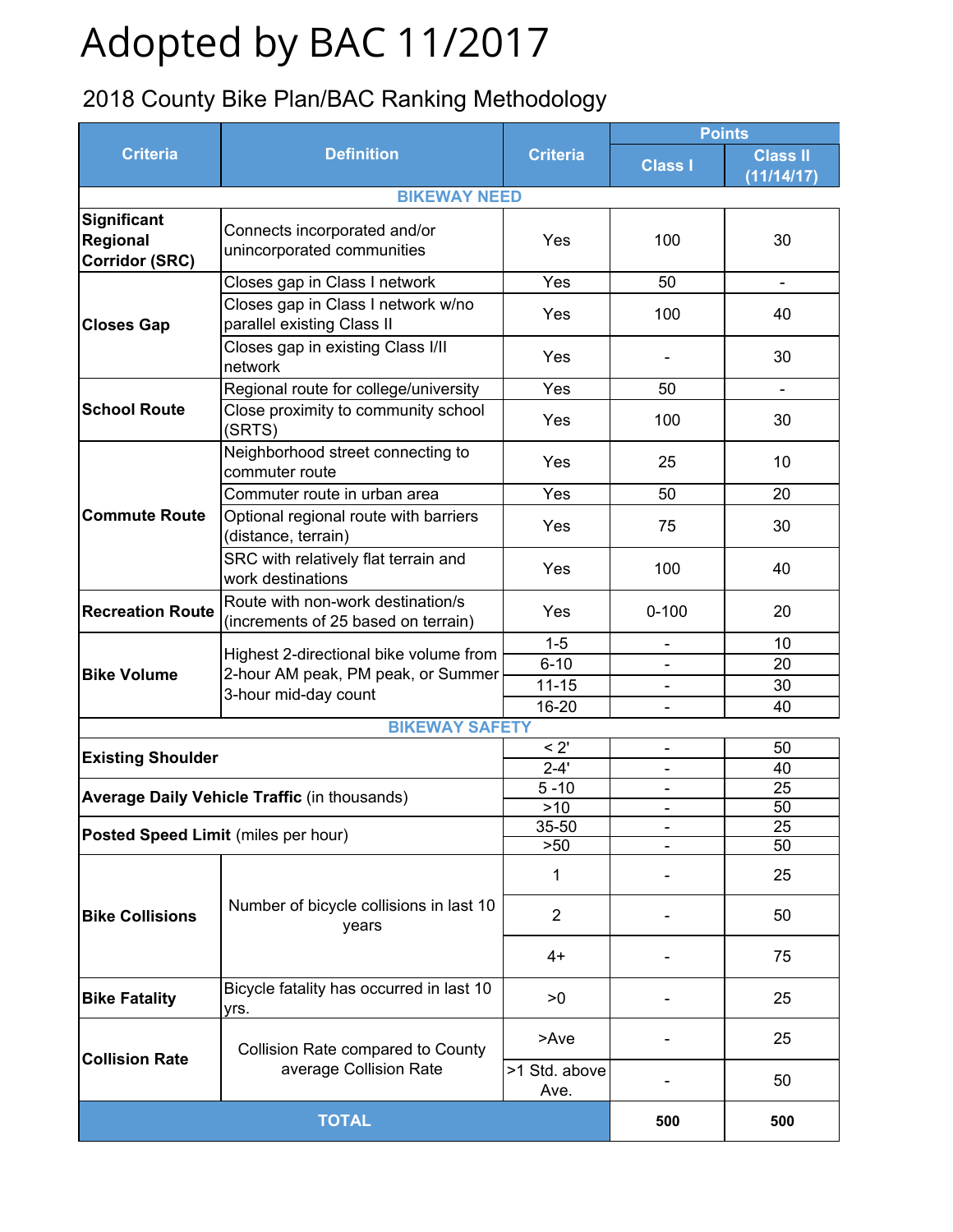# Appendix G: Future Bikeway Rankings

|              |                                |                                                   |                                  |                           |                 | Closes         | School         | .cmmut   | Rec.           | <b>Bike</b>    | Rideable    |                |          | <b>Bicycle</b> |                | Collision | 2015         | 2018  |
|--------------|--------------------------------|---------------------------------------------------|----------------------------------|---------------------------|-----------------|----------------|----------------|----------|----------------|----------------|-------------|----------------|----------|----------------|----------------|-----------|--------------|-------|
| <b>Class</b> | Roadway                        | <b>rom</b>                                        |                                  | ommunity.                 | SRC             | Gap            | Route          | Route    | Route          | Count          | Shoulde     | <b>ADT</b>     | Speed    | Collsiions     | Fatalities     | Rate      | <b>Total</b> | Total |
|              | Connector                      | Templeton                                         | Atascadero                       | Inter-regional            | 100             | 100            | $\Omega$       | 100      | 100            |                |             |                |          |                |                |           | 400          | 400   |
|              | <b>Ontario Road</b>            | Bob Jones Bikeway                                 | Higuera Street                   | Avila                     | 30              | 40             | 0              | 40       | 20             | 30             | 40          | $\Omega$       | 50       | 75             | 25             | 50        | 340          | 400   |
|              | Main Street (Templeton)        | Vineyard Drive                                    | Gibson Road                      | Templeton                 | 30              | 40             | 30             | 40       | 20             | 20             | $\mathbf 0$ | 25             | 25       | 75             | $\overline{0}$ | 75        | 355          | 380   |
|              | Connector                      | San Luis Obispo                                   | Morro Bay                        | Inter-regional            | 100             | 50             | 50             | 75       | 100            |                |             |                |          |                |                |           | 375          | 375   |
|              | Connector (Bob Jones Trail)    | San Luis Obispo                                   | Avila Beach                      | Inter-regional            | 100             | 100            | $\Omega$       | 75       | 100            |                |             |                |          |                |                |           | 375          | 375   |
|              | Corbett Canyon Road            | Highway 227 (North)                               | Tiffany Ranch Road               | San Luis Obispo           | 30              | 40             | $\mathbf{0}$   | 40       | 20             | 20             | 50          | $\mathbf{0}$   | 50       | 75             | 25             | 25        | 315          | 375   |
|              | Los Berros Road                | Pomeroy Road                                      | Highway 101(Frontage Rd.)        | Nipomo                    | 30              | 40             | $\mathbf 0$    | 40       | 20             | 10             | 40          | 25             | 25       | 50             | 25             | 50        | 320          | 355   |
|              | <b>Buckley Road</b>            | Highway 227                                       | Vachell Lane                     | San Luis Obispo           | 30              | 40             | $\mathbf 0$    | 30       | 20             | 10             | 40          | $\mathbf{0}$   | 50       | 75             | $\overline{0}$ | 50        | 310          | 345   |
|              | Halcyon Road                   | Highway 1 (North)                                 | Highway 1 (South)                | Nipomo                    | 30              | 40             | $\mathbf 0$    | 30       | 20             | 10             | 40          | 25             | 50       | 25             | 25             | 50        | 335          | 345   |
|              | Corbett Canyon Road            | Deer Canyon Road                                  | Arroyo Grande City Limit         | Arroyo Grande             | 30              | 40             | $\mathbf 0$    | 40       | 20             | 10             | 50          | $\mathbf{0}$   | 50       | 25             | $\Omega$       | 75        | 355          | 340   |
|              | Los Berros Road                | Arroyo Grande City Limit (600' E of El Campo Road |                                  | Nipomo                    | 30              | 40             | $\mathbf{0}$   | 40       | 20             | 10             | 50          | $\mathbf{0}$   | 25       | 50             | $\Omega$       | 75        | 330          | 340   |
|              | Twenty-Second Street           | Highway 1                                         | The Pike (GBCL)                  | Oceano                    | 30              | 40             | 30             | 10       | $\overline{0}$ | 20             | 50          | $\Omega$       | $\Omega$ | 75             | $\overline{0}$ | 75        | 295          | 330   |
|              | Connector                      | Cayucos                                           | Morro Bay                        | Inter-regional            | 100             | 50             | $\mathbf 0$    | 75       | 100            |                |             |                |          |                |                |           | 270          | 325   |
|              | Connector                      | San Luis Obispo                                   | Pismo Beach                      | Inter-regional            | 100             | 100            | $\mathbf 0$    | 50       | 75             |                |             |                |          |                |                |           | 325          | 325   |
|              | Connector                      | San Miguel                                        | Santa Margarita                  | Inter-regional            | 100             | 100            | $\mathbf{0}$   | 75       | 50             |                |             |                |          |                |                |           | 325          | 325   |
|              | Corbett Canyon Road            | <b>Tiffany Ranch Road</b>                         | Deer Canyon Road                 | Arroyo Grande             | 30              | 40             | $\mathbf{0}$   | 40       | 20             | 10             | 50          | $\mathbf{0}$   | 50       | 50             | $\Omega$       | 25        | 305          | 315   |
|              | <b>Orchard Avenue</b>          | Southland Street                                  | Joshua Street                    | Nipomo                    | 30              | 40             | $\mathbf{0}$   | 40       | 20             | 10             | 50          | 25             | 50       | $\Omega$       | $\Omega$       | 50        | 355          | 315   |
|              | Los Berros Road                | El Campo Road                                     | Pomeroy Road                     | Nipomo                    | 30              | 40             | $\mathbf 0$    | 40       | 20             | 10             | 40          | 25             | 25       | 25             | $\Omega$       | 50        | 320          | 305   |
|              | Main Street (Cambria)          | Windsor Boulevard                                 | Santa Rosa Creek Road            | Cambria                   | 30              | $\mathbf 0$    | 30             | 20       | 20             | 30             | $\mathbf 0$ | 25             | 25       | 50             | $\overline{0}$ | 75        | 295          | 305   |
|              | Connector                      | San Luis Obispo                                   | Santa Margarita                  | Inter-regional            | 100             | 100            | 0              | 75       | 25             |                |             |                |          |                |                |           | 300          | 300   |
|              | Theatre Drive                  | <b>Main Street</b>                                | Paso Robles City Limit           | Templeton                 | 30              | 40             | $\mathbf{0}$   | 40       | 20             | 20             | 50          | 25             | 25       | 25             | $\Omega$       | 25        | 315          | 300   |
|              | <b>Creston Road</b>            | P.R. City Limit                                   | Highway 41                       | Paso Robles               | 30              | 40             | $\mathbf{0}$   | 30       | 20             | $\overline{0}$ | 50          | $\mathbf{0}$   | 50       | 50             | $\Omega$       | 25        | 285          | 295   |
|              | Nacimiento Lake Drive          | San Marcos Road                                   | Mustang Springs Road             | Paso Robles               | 30              | $\mathbf 0$    | $\mathbf 0$    | 30       | 20             | 10             | $\mathbf 0$ | 25             | 50       | 50             | 25             | 50        | 245          | 290   |
|              | Valley Road                    | Los Berros Road                                   | Arroyo Grande City Limit         | Arroyo Grande             | 30              | 40             | 30             | 30       | 20             | 20             | 40          | 25             | 25       | $\Omega$       | $\Omega$       | 25        | 335          | 285   |
|              | Orcutt Road                    | Tiffany Ranch Road                                | Lopez Drive                      | Arroyo Grande             | 30              | 40             | $\Omega$       | 30       | 20             | 10             | 50          | $\mathbf{0}$   | 50       | 50             | $\Omega$       |           | 270          | 280   |
|              | Pomeroy Road                   | Lyn Road                                          | Willow Road                      | Nipomo                    | 30              | 40             | $\mathbf{0}$   | 30       | 20             | 10             | 50          | $\mathbf{0}$   | 25       | 25             | $\Omega$       | 50        | 295          | 280   |
|              | <b>River Road</b>              | Cross Canyon Road                                 | P.R. City Limits                 | Paso Robles               | 30              | 40             | $\mathbf{0}$   | 30       | 20             | 10             | 50          | $\mathbf{0}$   | 50       | $\Omega$       | $\Omega$       | 50        | 320          | 280   |
|              | <b>Templeton Road</b>          | So El Pomar                                       | Highway 41                       | Templeton                 | 30              | 40             | $\mathbf 0$    | 30       | 20             | 10             | 50          | $\mathbf{0}$   | 50       | $\Omega$       | $\Omega$       | 50        | 320          | 280   |
|              | Avila Beach Drive              | <b>First Street</b>                               | San Luis St                      | Avila                     | 30              | $\mathbf 0$    | $\mathbf 0$    | 20       | 20             | 40             | 40          | 50             | 25       | 25             | $\Omega$       | 25        | 280          | 275   |
|              | Main Street (Templeton)        | Ramada Drive                                      | Theater Drive                    | Templeton                 | 30              | 40             | $\Omega$       | 40       | 20             | 20             | 50          | 25             | 25       | $\Omega$       | $\Omega$       | 25        | 315          | 275   |
|              | Ramada Drive                   | <b>Main Street</b>                                | Highway 46                       |                           | 30              | $\mathbf 0$    | $\Omega$       | 20       | $\overline{0}$ | 10             | 40          | $\mathbf{0}$   | 25       | 75             | $\Omega$       | 75        | 220          | 275   |
|              | Pomeroy Road                   | Los Berros Road                                   | Lyn Road                         | Templeton<br>Nipomo       | 30              | 40             | $\Omega$       | 30       | 20             | $\overline{0}$ | 50          | $\mathbf{0}$   | 50       | $\Omega$       | $\Omega$       | 50        | 310          | 270   |
|              |                                | <b>Tefft Street</b>                               | Grande Avenue                    |                           | $\overline{0}$  | 40             | 0              | 20       | 0              | 10             |             |                |          |                | $\overline{0}$ |           | 230          | 270   |
|              | South Frontage Road            | Biddle Ranch Road                                 | Morretti Canyon Road             | Nipomo<br>San Luis Obispo | 30              | 40             | 0              | 30       | 20             | 20             | 50          | 25<br>$\Omega$ | 25<br>50 | 50             | $\Omega$       | 50        | 280          |       |
|              | Orcutt Road                    | San Luis Obispo City limits (2500' E Avocado Road |                                  |                           |                 |                |                |          |                |                | 50          |                |          | 25             |                |           | 270          | 265   |
| $\mathbf{H}$ | Orcutt Road                    |                                                   |                                  | San Luis Obispo           | 30 <sup>°</sup> | 40             | 0              | 30       | 20             | 20             | 40          |                | 50       | 25             | $\mathbf 0$    | 0         |              | 255   |
| - 11         | <b>River Road</b>              | <b>Mission Street</b>                             | Cross Canyon Road<br>So El Pomar | San Miguel                | 30              | 40             | $\overline{0}$ | 30       | 20             | 20             | 40          | $\Omega$       | 25       | $\overline{0}$ | $\Omega$       | 50        | 295          | 255   |
|              | Templeton Road                 | El Pomar Drive                                    |                                  | Templeton                 | 30              | 40             | $\overline{0}$ | 30       | 20             | 10             | 50          | $\Omega$       | 50       | $\overline{0}$ | $\Omega$       | 25        | 295          | 255   |
|              | Vineyard Drive                 | Vineyard Elementary School                        | Highway 46                       | Templeton                 | 30              | 40             | $\overline{0}$ | 30       | 20             | 10             | 50          | $\mathbf 0$    | 50       | 25             | $\Omega$       |           | 270          | 255   |
|              | Los Osos Valley Road EASTBOUND | <b>Broderson Avenue</b>                           | Doris Avenue                     | Los Osos                  | 30              | 30             | 30             | 40       | 20             | 20             | $\mathbf 0$ | 25             | 25       | 25             | $\Omega$       |           | 260          | 245   |
|              | Thompson Avenue                | Knotts Street                                     | Highway 166                      | Nipomo                    | 30              | 40             | $\Omega$       | 30       | 20             | 10             | 40          | $\mathbf{0}$   | 50       | $\overline{0}$ | $\Omega$       | 25        | 285          | 245   |
|              | Vachell Lane                   | <b>Buckley Road</b>                               | San Luis Obispo City Limits      | San Luis Obispo           | 30              | 40             | $\mathbf{0}$   | 30       | 20             | 10             | 40          | 25             | 25       | $\overline{0}$ | $\Omega$       | 25        | 285          | 245   |
|              | <b>Centre Street</b>           | State Highway 41                                  | State Highway 46                 | Shandon                   | 30              | $\overline{0}$ | 30             | 30       | 20             | 10             | 50          | $\mathbf{0}$   | 50       | 25             | $\Omega$       |           | 255          | 245   |
|              | Orcutt Road                    | Avocado Lane                                      | <b>Biddle Ranch Road</b>         | San Luis Obispo           | 30              | 40             | $\mathbf{0}$   | 30       | 20             | 20             | 50          | $\mathbf 0$    | 50       | $\overline{0}$ | $\Omega$       |           | 280          | 240   |
|              | Avila Beach Drive              | San Luis Bay Drive                                | Ontario Road                     | Avila                     | 30              | $\Omega$       | 0              | 30       | 20             | 40             | 40          | 50             | 25       | $\overline{0}$ | $\Omega$       |           | 265          | 235   |
|              | Lopez Drive                    | Huasna Road                                       | Cecchetti Road                   | Arroyo Grande             | 30              | 40             | $\Omega$       | $\Omega$ | 20             | 20             | 50          | $\Omega$       | 25       | 25             | $\Omega$       | 25        | 250          | 235   |
|              | Lopez Drive                    | Cecchetti Road                                    | Orcutt Road                      | Arroyo Grande             | 30              | 40             | $\mathbf{0}$   | 30       | 20             | 10             | 50          | $\Omega$       | 25       | $\overline{0}$ | $\Omega$       | 25        | 270          | 230   |
|              | Orcutt Road                    | Morretti Canyon Road                              | Tiffany Ranch Road               | San Luis Obispo           | 30              | 40             | $\overline{0}$ | 30       | 20             | 20             | 40          | $\Omega$       | 50       | $\overline{0}$ | $\Omega$       |           | 270          | 230   |
|              | Windsor Boulevard              | 400' w/o Moonstone Beach Drive                    | Highway 1                        | Cambria                   | 30              | 40             | 30             | - 0      | 20             | 20             | 40          | 25             | 25       | $\overline{0}$ | $\Omega$       |           | 260          | 230   |
|              | El Campo Road                  | Los Berros Road                                   | Woodland Hills Road              | Nipomo                    | 30              | 40             | $\mathbf{0}$   | 30       | 20             | 10             | 40          | $\Omega$       | 25       | $\overline{0}$ | $\Omega$       | 25        | 260          | 220   |
|              | <b>Division Street</b>         | Las Flores Drive                                  | Oso Flaco Lake Road              | Nipomo                    | 30              | 40             | $\overline{0}$ | $\Omega$ | 20             | $\overline{0}$ | 50          | $\overline{0}$ | 50       | $\overline{0}$ | $\Omega$       | 25        | 255          | 215   |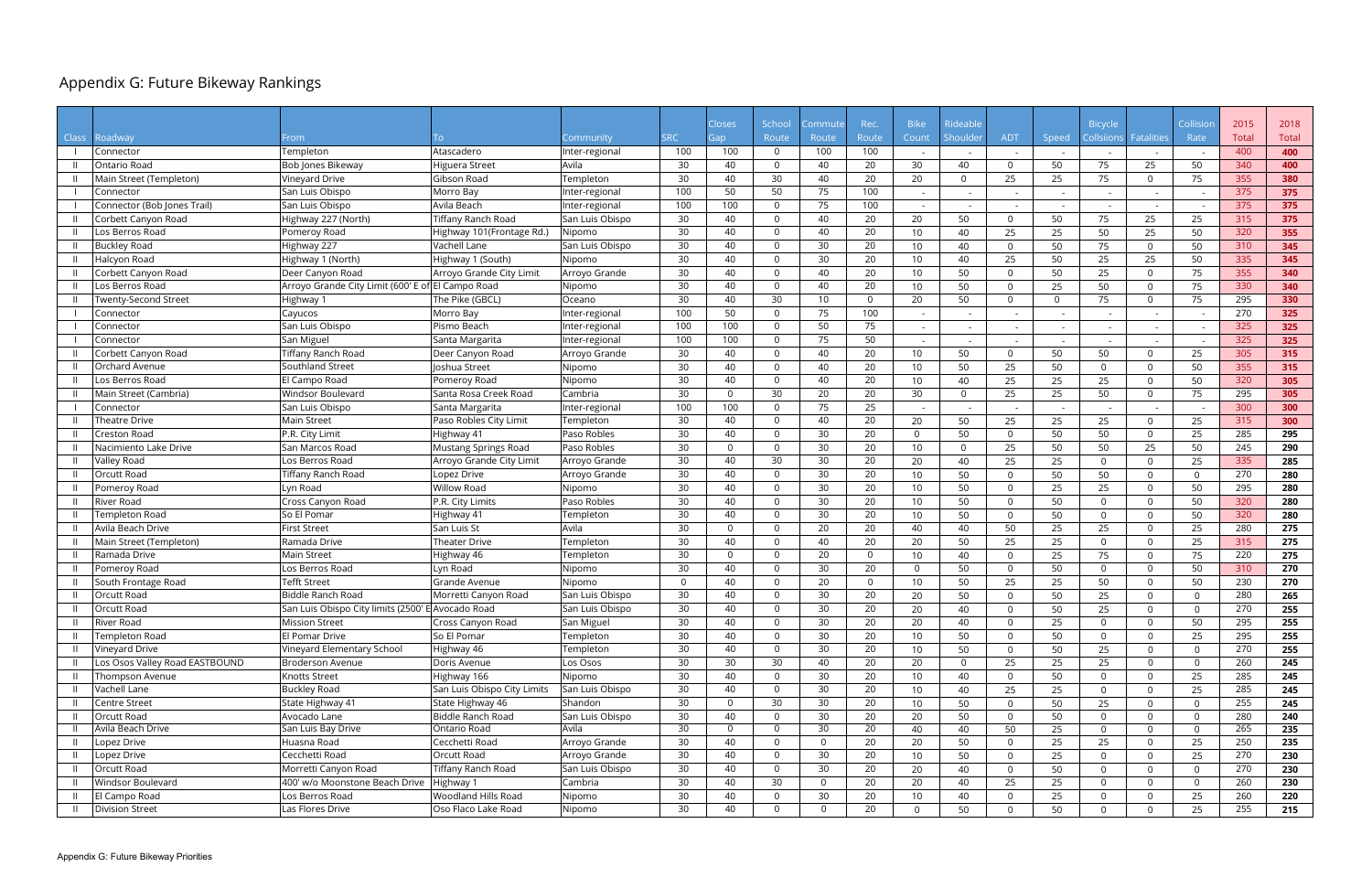|              |                         |                           |                         |                 |            |               |        |         |       | <b>Bike</b>  |          |            |       |          |                       |           |              |       |
|--------------|-------------------------|---------------------------|-------------------------|-----------------|------------|---------------|--------|---------|-------|--------------|----------|------------|-------|----------|-----------------------|-----------|--------------|-------|
|              |                         |                           |                         |                 |            | <b>Closes</b> | School | Commute | Rec.  |              | Rideable |            |       | Bicycle  |                       | Collision | 2015         | 2018  |
| <b>Class</b> | Roadway                 | From                      |                         | Iommunity       | <b>SRC</b> | Gap           | Route  | Route   | Route | Count        | Shoulde  | <b>ADT</b> | Speed |          | Collsiions Fatalities | Rate      | <b>Total</b> | Total |
|              | <b>Division Street</b>  | Oso Flaco Lake Road       | Highway 1               | Nipomo          | 30         | 40            |        |         | 20    |              | 50       |            | 50    | $\Omega$ |                       | 25        | 255          | 215   |
|              | Huasna Road/Lopez Drive | Arroyo Grande City Limit  | Lopez Drive             | Arroyo Grande   | 30         | 40            |        | 40      | 20    | 20           | 40       |            | 25    | $\Omega$ |                       |           | 255          | 215   |
|              | Las Tablas Road         | <b>Florence Street</b>    | Old County Road         | Templeton       | $\Omega$   | 40            |        | 20      | 20    | 20           | 40       |            | 25    |          |                       | 50        | 235          | 215   |
|              | San Luis Bay Drive      | Bob Jones Bikeway         | Ontario Road            | Avila           | 30         |               | 30     | 40      | 20    | 20           |          | 25         | 25    | 25       |                       |           | 230          | 215   |
|              | Main Street (Cambria)   | Santa Rosa Creek Road     | Highway 1               | Cambria         | 30         | $\cap$        | 30     | 30      | 20    | 20           | 40       |            | 25    | $\Omega$ |                       |           | 235          | 195   |
|              | Thompson Avenue         | Highway 101(Frontage Rd.) | mi. n/w Tefft Street    | Nipomo          | 30         | 40            |        | 40      | 20    | 10           |          |            | 50    |          |                       |           | 230          | 190   |
|              | Halcyon Road            | Highway 1 (South)         | El Campo Road           | Nipomo          |            | 40            | 30     | 20      | 20    | 10           | 40       |            | 25    | $\Omega$ |                       |           | 215          | 185   |
|              | Nacimiento Lake Drive   | Interlake Road            | Chimney Rock Road       | <b>Bradley</b>  | 30         |               |        | 30      | 20    |              | 50       |            | 50    | $\Omega$ |                       |           | 210          | 180   |
|              | Tenth Street            | Cemetery Road             | <b>Mission Street</b>   | San Miguel      | 30         |               |        | 40      |       | 10           |          |            | 50    | $\cap$   |                       | 50        | 200          | 180   |
|              | Nacimiento Lake Drive   | Chimney Rock Road         | San Marcos Road         | Paso Robles     | 30         |               |        | 30      | 20    | <sup>n</sup> | 40       |            | 50    | $\Omega$ |                       |           | 200          | 170   |
|              | Las Flores Drive        | Tefft Street              | <b>Division Street</b>  | Nipomo          |            | 40            | 30     |         |       | 10           |          |            | 25    |          |                       | 50        | 185          | 165   |
|              | <b>Bethel Road</b>      | Vinevard Drive            | Las Tablas Road         | Templeton       |            | 40            | 30     | 20      | 20    | 20           |          |            | 25    |          |                       |           | 185          | 155   |
|              | Noyes Road              | Equestrian Way            | Highway 227             | Arroyo Grande   | 30         |               |        | 30      | 20    | 10           | 40       |            | 25    | $\Omega$ |                       |           | 185          | 155   |
|              | Nacimiento Lake Drive   | Mustang Springs Road      | Paso Robles City Limit  | Paso Robles     | 30         |               |        | 30      | 20    | 20           |          | 25         | 25    |          |                       |           | 180          | 150   |
|              | Florence Street         | Salinas Avenue            | Old County Road         | Templeton       |            | 40            | 30     | 20      |       | 10           | 40       |            |       | $\cap$   |                       |           | 160          | 140   |
|              | Pine Avenue             | Skyline Drive             | Ramona Avenue           | Los Osos        | $\Omega$   | 40            |        | 20      | 20    | 10           |          | 25         | 25    |          |                       |           | 160          | 140   |
|              | Pier Avenue             | Highway 1                 | West End                | Oceano          |            |               |        | 20      | 30    | 20           |          | 25         |       |          |                       | 25        | 120          | 120   |
|              | Pecho Valley Road       | Rodman Drive              | Montana De Oro St. Park | Los Osos        |            |               |        |         | 30    | 10           | 50       |            | 25    | $\Omega$ |                       |           | 115          | 115   |
|              | Hazel Lane              | Tefft Street              | <b>Division Street</b>  | Nipomo          |            |               | 30     |         |       | 10           |          |            | 25    |          |                       | 25        | 110          | 100   |
|              | Pozo Road               | Highway 58                | Santa Margarita Lake Rd | Santa Margarita |            |               |        |         | 30    | 10           |          |            | 50    |          |                       |           | 90           | 90    |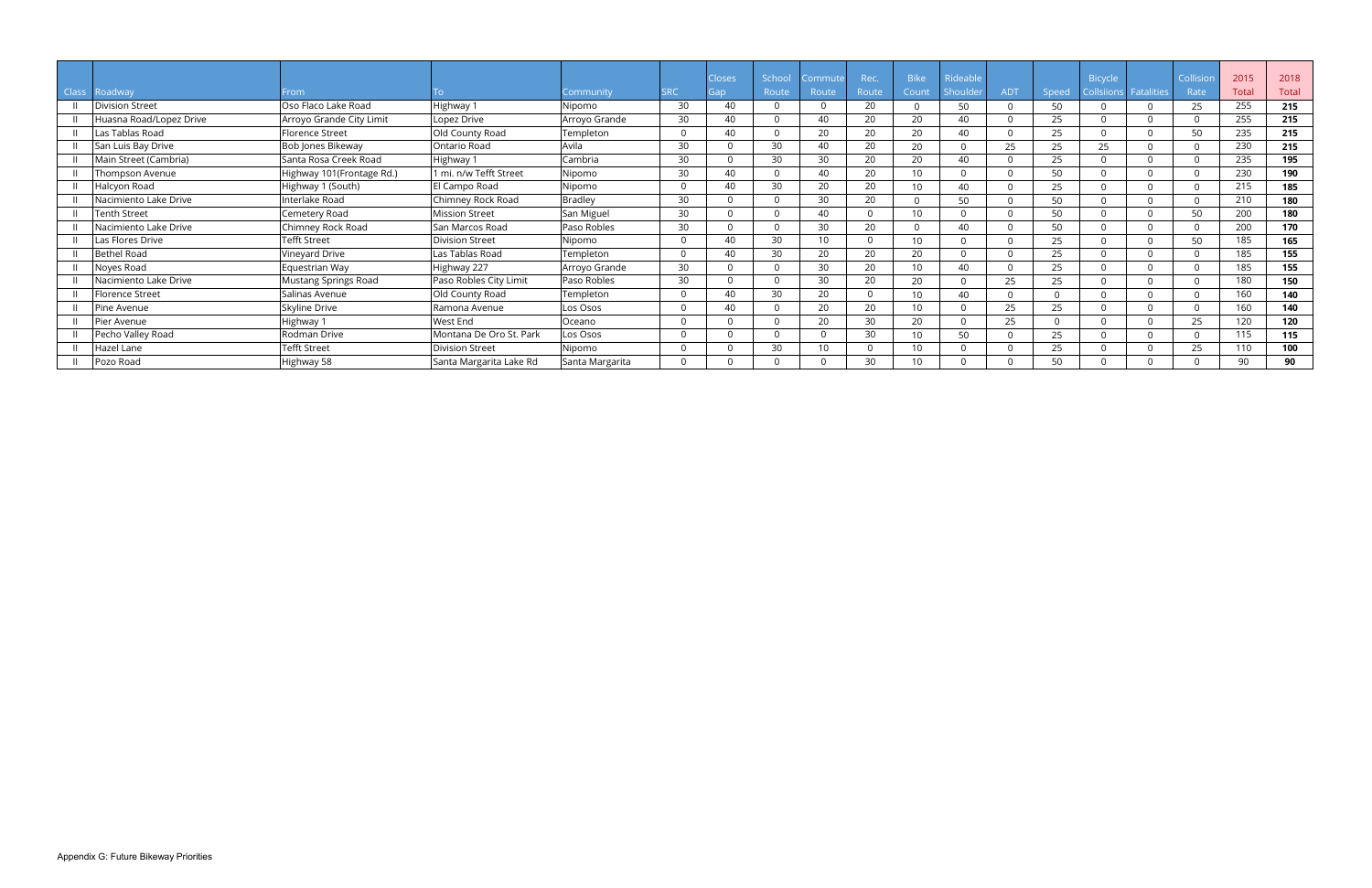# B. *Avila Beach Dr./ Hwy. 101 Interchange*

*Discussion: County Public Works and Caltrans is working on moving forward with a project that will relieve congestion and traffic delay at the interchange location of Avila Beach Drive and Highway 101.*

*Staff Recommendation: Staff to give a more detailed update on the project and status in August or late Fall meeting. (See project updates section for updates).*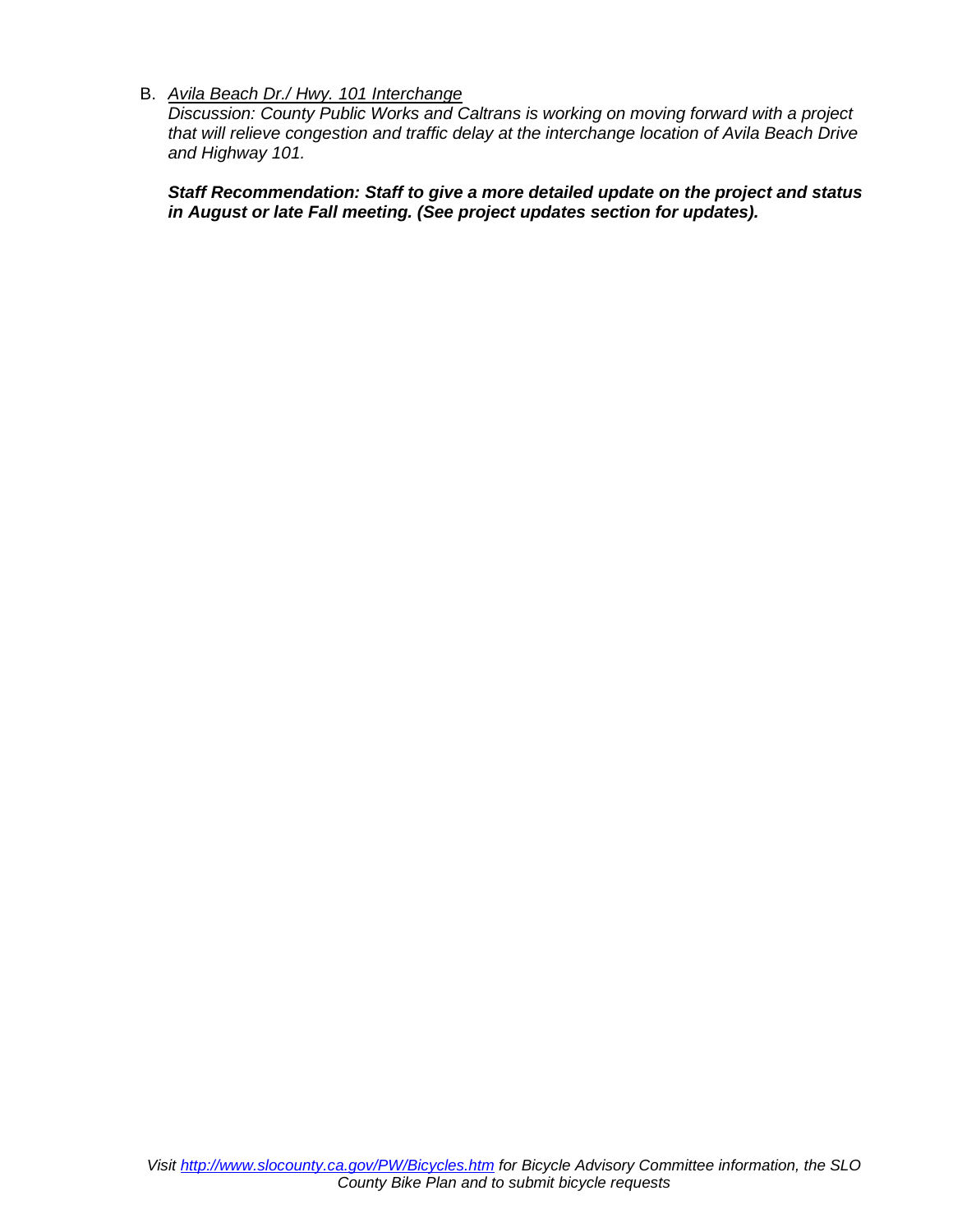

*Visit <http://www.slocounty.ca.gov/PW/Bicycles.htm> for Bicycle Advisory Committee information, the SLO County Bike Plan and to submit bicycle requests*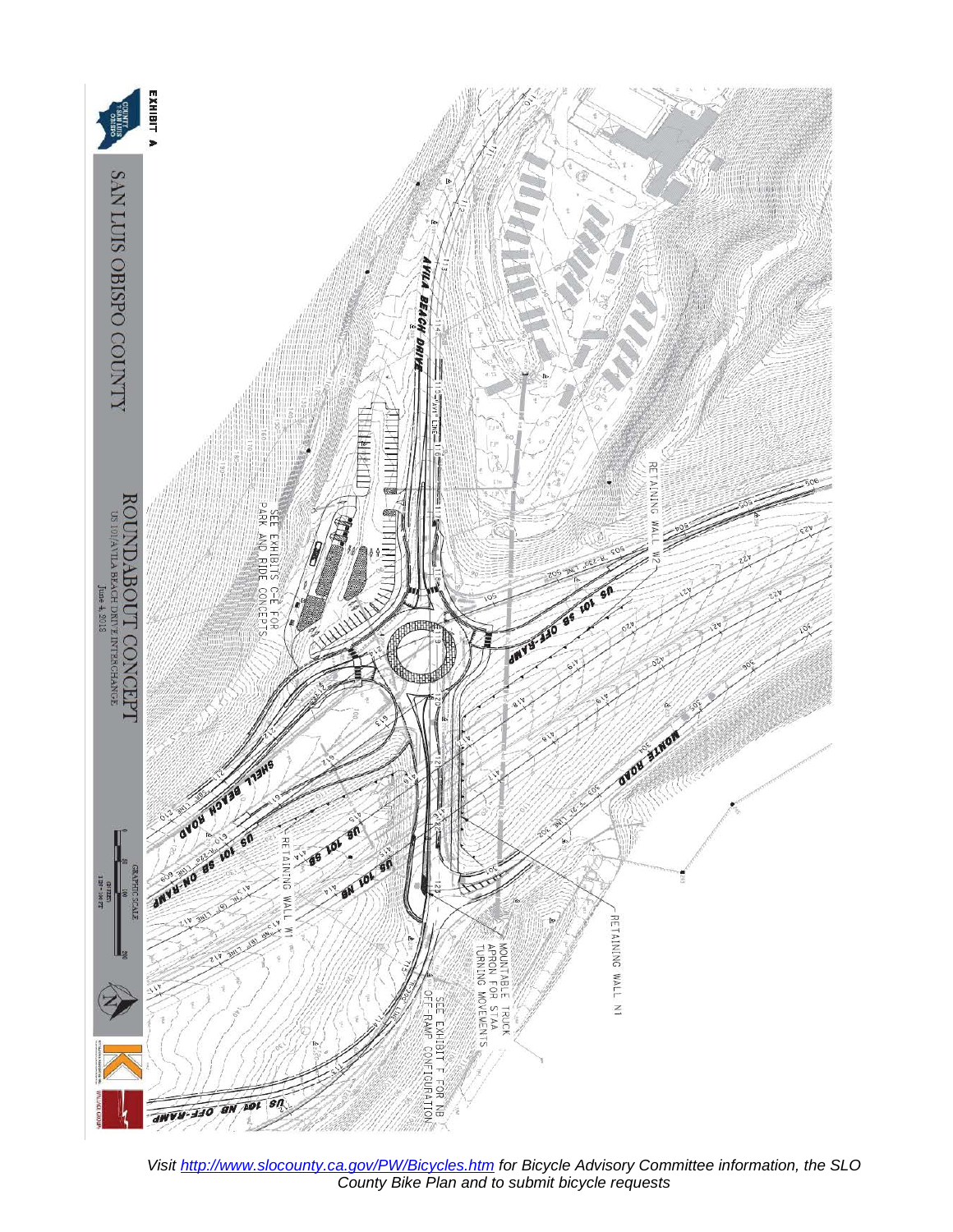# C. *Caltrans Bike Count System Methodology:*

*Discussion: Caltrans to provide input on the methodology of obtaining count data and the type of equipment/system it uses in order to obtain count data.*

### *Staff Recommendation: No Action*

## D. *Bike Plan Reporting*

*Discussion: The Bike plan goals reporting for goals 2 and 3 are below. See project updates for status of bike facilities.*

#### Updated Bike Lane Miles (Goal 3)

|                 | Class I Miles |          |       |          |                | Class II Miles |                 | Class III | Class IV |          |
|-----------------|---------------|----------|-------|----------|----------------|----------------|-----------------|-----------|----------|----------|
|                 |               |          | 96    |          |                | 96             |                 |           |          |          |
| Year            | Existing      | Proposed | comp. | Existing | Proposed comp. |                | <b>Existing</b> | Proposed  | comp.    | Ex./Prop |
| 2010            |               | 50       | 6%    | 61       | 120            | 34%            | 91              |           | 99%      |          |
| 2015            |               | 50       | 6%    | 64       | 123            | 34%            | 101             |           | 99%      |          |
| 2018 (December) |               | 50       | 6%    | 70.8     | 119            | 37%            | 99              |           | 99%      |          |

NOTE: 2018 includes South Las Flores Dr (done), Mesa Rd (done), Price Canyon Rd (done), Thompson (Tefft to Knott-done),

Main Street (Vineyard to Ramada - end of 2018), El Campo (Halcyon to Woodland Hills, restripe 2018)

#### Updated Bike Collision Analysis (GOAL 2)

|      |                            |          |                         | Highest Degree of Injury       |                             |                            | Cause                     |          |                                         |         |  |  |  |
|------|----------------------------|----------|-------------------------|--------------------------------|-----------------------------|----------------------------|---------------------------|----------|-----------------------------------------|---------|--|--|--|
| Year | <b>Total</b><br>Collisions | Fatality | Severe<br><b>Injury</b> | Other Visibly<br><b>Injury</b> | <b>Complaint of</b><br>Pain | Property<br>Damage<br>Only | Bike(s) only<br>collision | (w/Auto) | Bike at Fault Auto at Fault<br>(w/Auto) | Unknown |  |  |  |
| 2013 | 21                         |          |                         |                                |                             |                            |                           |          |                                         |         |  |  |  |
| 2014 | 18                         |          |                         |                                |                             |                            |                           |          |                                         |         |  |  |  |
| 2015 | 13                         |          |                         | 10                             |                             |                            |                           |          |                                         |         |  |  |  |
| 2016 | 14                         |          |                         |                                |                             |                            |                           |          |                                         |         |  |  |  |
| 2017 | าา<br>22                   |          |                         |                                |                             |                            |                           |          |                                         |         |  |  |  |

#### Updated Pedestrian Collision Analysis (GOAL 2)

|      |                     |          |                         | Highest Degree of Injury       | Cause                       |                            |      |            |         |  |  |
|------|---------------------|----------|-------------------------|--------------------------------|-----------------------------|----------------------------|------|------------|---------|--|--|
| Year | Total<br>Collisions | Fatality | Severe<br><b>Injury</b> | <b>Other Visibly</b><br>Injury | <b>Complaint of</b><br>Pain | Property<br>Damage<br>Only | Auto | Pedestrian | Unknown |  |  |
| 2013 | 12                  |          |                         |                                |                             |                            |      |            |         |  |  |
| 2014 | 12                  |          |                         |                                |                             |                            |      |            |         |  |  |
| 2015 |                     |          |                         |                                |                             |                            |      |            |         |  |  |
| 2016 | 10                  |          |                         |                                |                             |                            |      |            |         |  |  |
| 2017 |                     |          |                         |                                |                             |                            |      |            |         |  |  |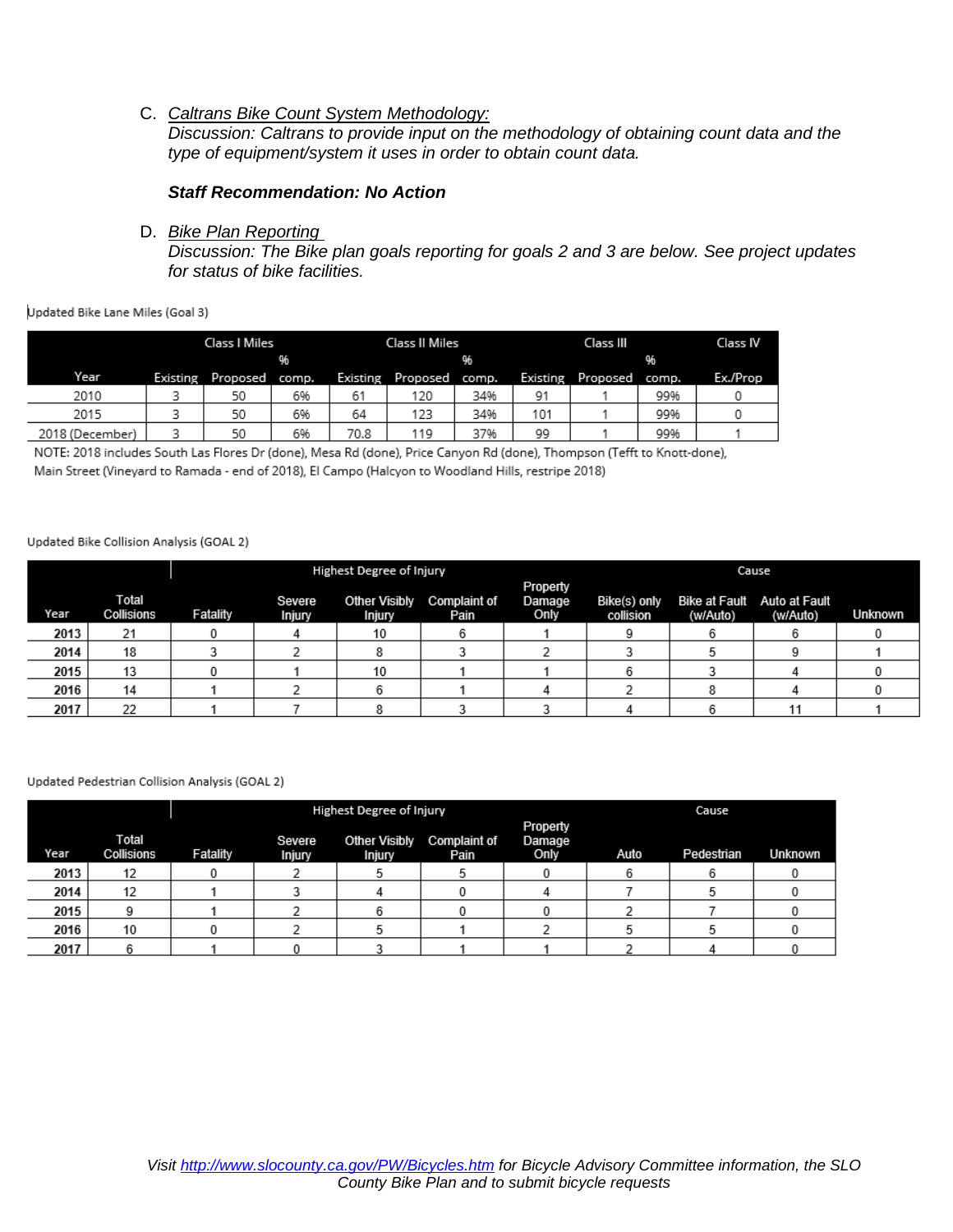*Staff Recommendation: No action, reporting item only. Public Works management to provide Goal 5 recommendations at a future meeting.* 

E. May Bike Counts

Discussion: Agencies to report their outcomes of the May Bike Counts and also discuss planned collection for September.

# *Staff Recommendation: No action*

# F. BAC/TAC subcommittee

Discussion: The BAC has put in an effort to create a subcommittee with the TAC, but no agreement has been reached between the BAC and TAC. BAC to determine whether or not a subcommittee is still needed and the next steps to take.

# *Staff Recommendation: It is recommended to move forward with no BAC/TAC subcommittee as no agreement has been set in place between the BAC and TAC.*

# G. Planning Department Referrals

Discussion: Any referrals that may come in through the planning department may be discussed.

Existing Projects:

- 1) Avila Beach Resort Expansion
- 2) 23 lot subdivision on Ontario Road, Avila Beach
- 3) Olive Rnach Tasting and Event Center on HWY 41, Creston/Paso Robles

# *Staff Recommendation: No Action*

# **9. Project Updates**

- o Main/US 101 Interchange: Project Initiation Document (PID) anticipated to be completed by June 2018. Project Approval and Environmental Document (PAED) to start early 2019.
- o Avila/US 101 Interchange: Project is currently undergoing design phase. 30% design to be completed by fall 2018 (anticipated time frame).
- $\circ$  Main Street, Templeton Overlay: Overlay expected to be initiated August 13<sup>th</sup>, 2018 which incorporates the addition of class II bike lanes as a part of the project.
- o Bob Jones Pathway: On 7/10 the Board approved a consulting contract with Wallace Group to prepare final design, construction documents and right of way exhibits. A Cycle 4 ATP grant application (for \$15.1M) was submitted for the completion of construction documents, ROW acquisition, and construction. funding.
- o Left turn lanes Octagon Barn, Higuera Project: Project to add left turn lane and parking of octagonal barn is complete.
- o Morro Bay to Cayucos Connector: Currently in the process of NEPA and Construction documents to be finished by Cannon Associates firm. A Cycle 4